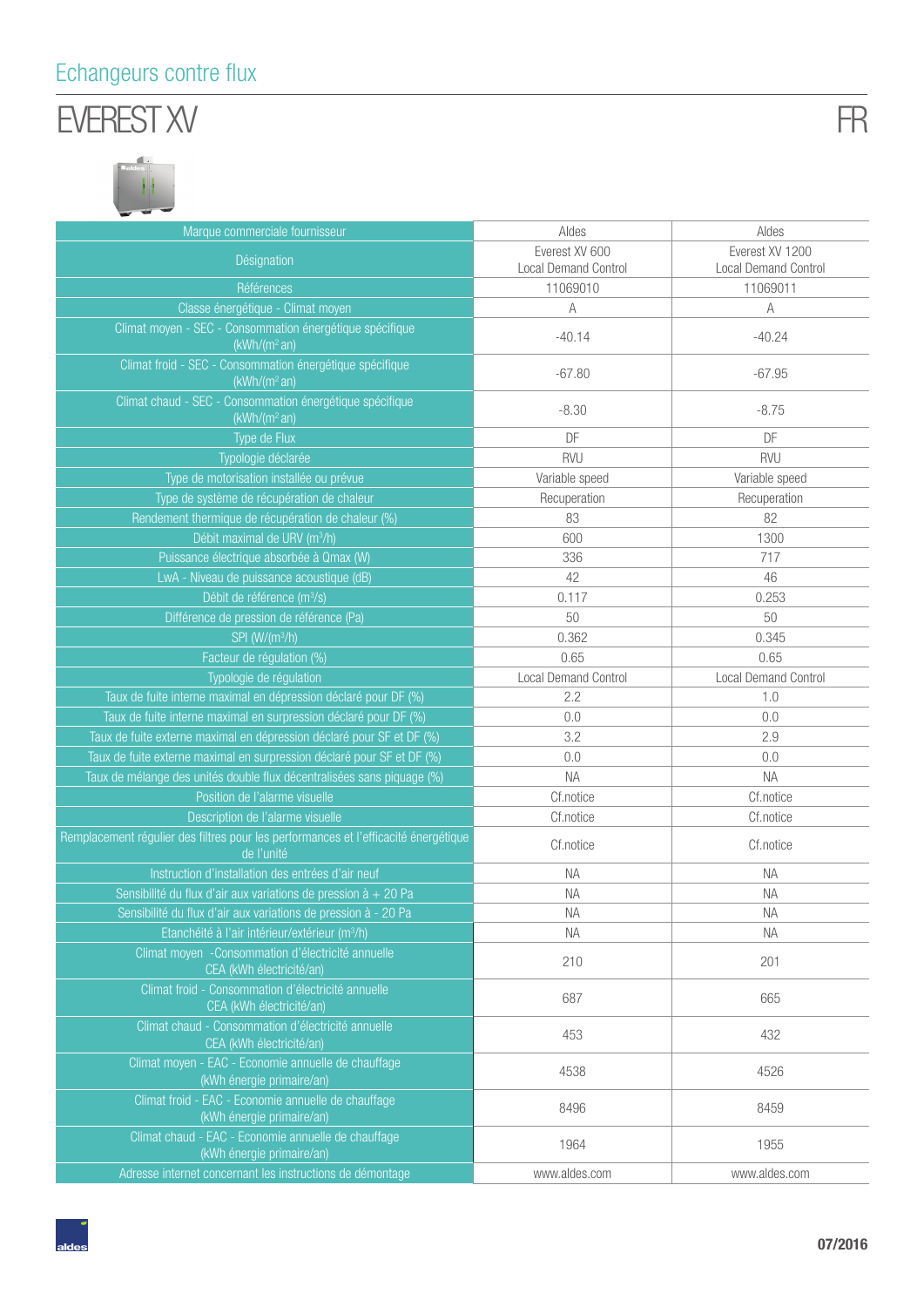#### Counterflow heat exchangers

## EVEREST XV



| Supplier brand                                                                               | Aldes                       | Aldes                       |
|----------------------------------------------------------------------------------------------|-----------------------------|-----------------------------|
| Designation                                                                                  | Everest XV 600              | Everest XV 1200             |
|                                                                                              | <b>Local Demand Control</b> | Local Demand Control        |
| References                                                                                   | 11069010                    | 11069011                    |
| Energy class - Average climate                                                               | $\mathbb A$                 | А                           |
| Average climate - SEC - Specific energy consumption (kWh/(m <sup>2</sup> a)                  | $-40.14$                    | $-40.24$                    |
| Cold climate - SEC - Specific energy consumption (kWh/(m <sup>2</sup> a)                     | $-67.80$                    | $-67.95$                    |
| Warm climate - SEC - Specific energy consumption (kWh/(m <sup>2</sup> a)                     | $-8.30$                     | $-8.75$                     |
| Type of airflow                                                                              | DF                          | DF                          |
| Declared type                                                                                | <b>RVU</b>                  | RVU                         |
| Type of motor installed or planned                                                           | Variable speed              | Variable speed              |
| Type of heat recovery system                                                                 | Recuperation                | Recuperation                |
| Thermal efficiency of heat recovery (%)                                                      | 83                          | 82                          |
| Maximum RVU (m <sup>3</sup> /h)                                                              | 600                         | 1300                        |
| Electric power absorbed at Qmax (W)                                                          | 336                         | 717                         |
| LwA - Sound power level (dB)                                                                 | 42                          | 46                          |
| Reference airflow (m <sup>3</sup> /s)                                                        | 0.117                       | 0.253                       |
| Difference in reference pressure (Pa)                                                        | 50                          | 50                          |
| SPI (W/(m <sup>3</sup> /h)                                                                   | 0.362                       | 0.345                       |
| Control factor (%)                                                                           | 0.65                        | 0.65                        |
| Type of control system                                                                       | <b>Local Demand Control</b> | <b>Local Demand Control</b> |
| Maximum declared internal leakage rate under negative pressure for BVU (%)                   | 2.2                         | 1.0                         |
| Maximum declared external leakage rate under negative pressure for UVU and<br><b>BVU (%)</b> | 0.0                         | 0.0                         |
| Maximum declared internal leakage rate under positive pressure for BVU (%)                   | 3.2                         | 2.9                         |
| Maximum declared external leakage rate under positive pressure for UVU and BVU<br>(%)        | 0.0                         | 0.0                         |
| Mixing rate for standalone BVU without branch connections (%)                                | <b>NA</b>                   | <b>NA</b>                   |
| Position of visual alarm                                                                     | Cf.notice                   | Cf.notice                   |
| Description of visual alarm                                                                  | Cf.notice                   | Cf.notice                   |
| Regular replacement of filters to ensure unit performance and energy efficiency              | Cf.notice                   | Cf.notice                   |
| Instructions for installation of fresh air inlets                                            | <b>NA</b>                   | <b>NA</b>                   |
| Sensitivity of airflow to pressure variations at $+20$ Pa                                    | NA                          | <b>NA</b>                   |
| Sensitivity of airflow to pressure variations at -20 Pa                                      | NA                          | <b>NA</b>                   |
| Indoor/outdoor air tightness (m <sup>3</sup> /h)                                             | <b>NA</b>                   | <b>NA</b>                   |
| Average climate - Annual electricity consumption - AEC (kWh electricity/a)                   | 210                         | 201                         |
| Cold climate - Annual electricity consumption - AEC (kWh electricity/a)                      | 687                         | 665                         |
| Warm climate - Annual electricity consumption - AEC (kWh electricity/a)                      | 453                         | 432                         |
| Average climate - AHS - Annual heating savings (kWh primary energy/a)                        | 4538                        | 4526                        |
| Cold climate - AHS - Annual heating savings (kWh primary energy/a year)                      | 8496                        | 8459                        |
| Warm climate - AHS - Annual heating savings (kWh primary energy/a year)                      | 1964                        | 1955                        |
| Internet address for removal instructions                                                    | www.aldes.com               | www.aldes.com               |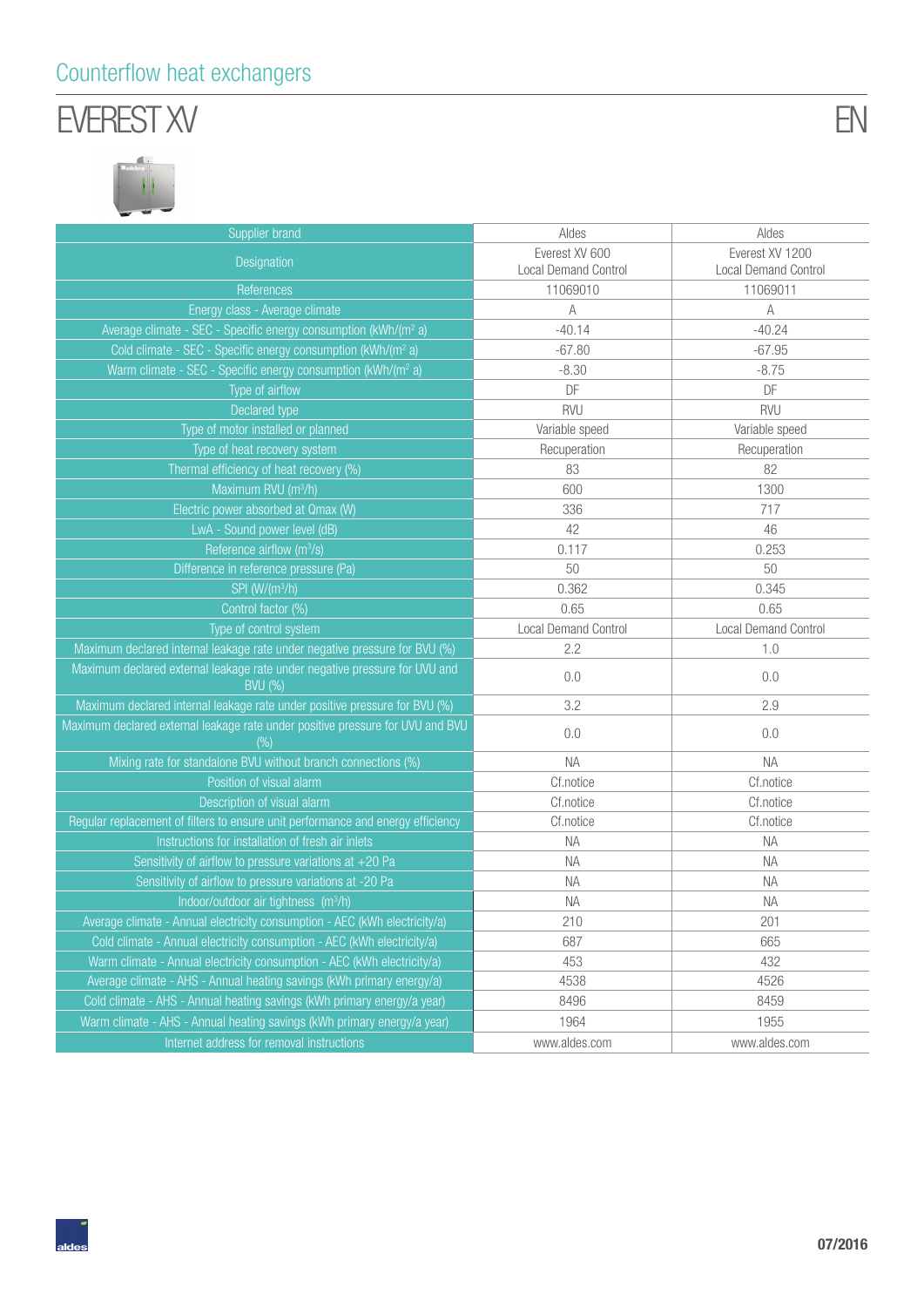#### Lüftungszentralen mit Wärmerückgewinnung - Gegenstromtauscher

## EVEREST XV

DE



| Handelsmarke des Lieferanten                                                                    | Aldes                                         | Aldes                                          |
|-------------------------------------------------------------------------------------------------|-----------------------------------------------|------------------------------------------------|
| Bezeichnung                                                                                     | Everest XV 600<br><b>Local Demand Control</b> | Everest XV 1200<br><b>Local Demand Control</b> |
| Artikel-Nr.                                                                                     | 11069010                                      | 11069011                                       |
| Energieklasse - Durchschnittliches Klima                                                        | A                                             | A                                              |
| Durchschnittliches Klima - SEC - Spezifischer Energieverbrauch (kWh/(m <sup>2</sup> a)          | $-40.14$                                      | $-40.24$                                       |
| Kaltes Klima - SEC - Spezifischer Energieverbrauch (kWh/(m <sup>2</sup> a)                      | $-67.80$                                      | $-67.95$                                       |
| Warmes Klima - SEC - Spezifischer Energieverbrauch (kWh/(m <sup>2</sup> a)                      | $-8.30$                                       | $-8.75$                                        |
| Strömungsarten                                                                                  | DF                                            | DF                                             |
| Deklarierte Typologie                                                                           | <b>RVU</b>                                    | <b>RVU</b>                                     |
| Installierter oder vorgesehener Motorisierungstyp                                               | Variable speed                                | Variable speed                                 |
| Art des Wärmerückgewinnungssystems                                                              | Recuperation                                  | Recuperation                                   |
| Wärmeleistung der Wärmerückgewinnung (%)                                                        | 83                                            | 82                                             |
| Maximaler RVU Volumenstrom (m <sup>3</sup> /h)                                                  | 600                                           | 1300                                           |
| Elektrische Leistungsaufnahme bei Qmax (W)                                                      | 336                                           | 717                                            |
| LwA - Geräuschemissionsniveau (dB)                                                              | 42                                            | 46                                             |
| Referenzvolumenstrom (m <sup>3</sup> /s)                                                        | 0.117                                         | 0.253                                          |
| Referenzdruckunterschied                                                                        | 50                                            | 50                                             |
| SPI (W/(m <sup>3</sup> /h)                                                                      | 0.362                                         | 0.345                                          |
| Regelfaktor                                                                                     | 0.65                                          | 0.65                                           |
| Regeltypologie                                                                                  | <b>Local Demand Control</b>                   | <b>Local Demand Control</b>                    |
| Maximale interne Leckrate bei Unterdruck für BVU (%)                                            | 2.2                                           | 1.0                                            |
| Maximale externe Leckrate bei Unterdruck für SF und DF (%)                                      | 0.0                                           | 0.0                                            |
| Maximale interne Leckrate bei Überdruck für DF (%)                                              | 3.2                                           | 2.9                                            |
| Maximale externe Leckrate bei Überdruck für SF und DF (%)                                       | 0.0                                           | 0.0                                            |
| Mischrate der dezentralisierten Einheiten mit Wärmerückgewinnung ohne<br>Abzweigung (%)         | <b>NA</b>                                     | <b>NA</b>                                      |
| Position des optischen Alarms                                                                   | Cf.notice                                     | Cf.notice                                      |
| Beschreibung des optischen Alarms                                                               | Cf.notice                                     | Cf.notice                                      |
| Regelmäßiger Filtertausch für die entsprechenden Leistungen und Energieeffizienz<br>der Einheit | Cf.notice                                     | Cf.notice                                      |
| Installationsanleitung für die Frischluftzuführungen                                            | <b>NA</b>                                     | <b>NA</b>                                      |
| Empfindlichkeit des Luftstroms gegenüber Druckschwankungen bei + 20 Pa                          | <b>NA</b>                                     | <b>NA</b>                                      |
| Empfindlichkeit des Luftstroms gegenüber Druckschwankungen bei - 20 Pa                          | <b>NA</b>                                     | <b>NA</b>                                      |
| Luftdichtheit innen/ außen (m <sup>3</sup> /h)                                                  | <b>NA</b>                                     | <b>NA</b>                                      |
| Mittleres Klima - Jahresstromverbrauch - AEC (kWh Elektrizität/a)                               | 210                                           | 201                                            |
| Kaltes Klima - Jahresstromverbrauch - AEC (kWh Elektrizität/a)                                  | 687                                           | 665                                            |
| Warmes Klima - Jahresstromverbrauch - AEC (kWh Elektrizität/a)                                  | 453                                           | 432                                            |
| Mittleres Klima - AHS - Jährliche Heizkostenersparnis (kWh Primärenergie/a)                     | 4538                                          | 4526                                           |
| Kaltes Klima - AHS - Jährliche Heizkostenersparnis (kWh Primärenergie/a)                        | 8496                                          | 8459                                           |
| Warmes Klima - AHS - Jährliche Heizkostenersparnis (kWh Primärenergie/a)                        | 1964                                          | 1955                                           |
| Internet-Adresse für die Informationen zum Zerlegen                                             | www.aldes.com                                 | www.aldes.com                                  |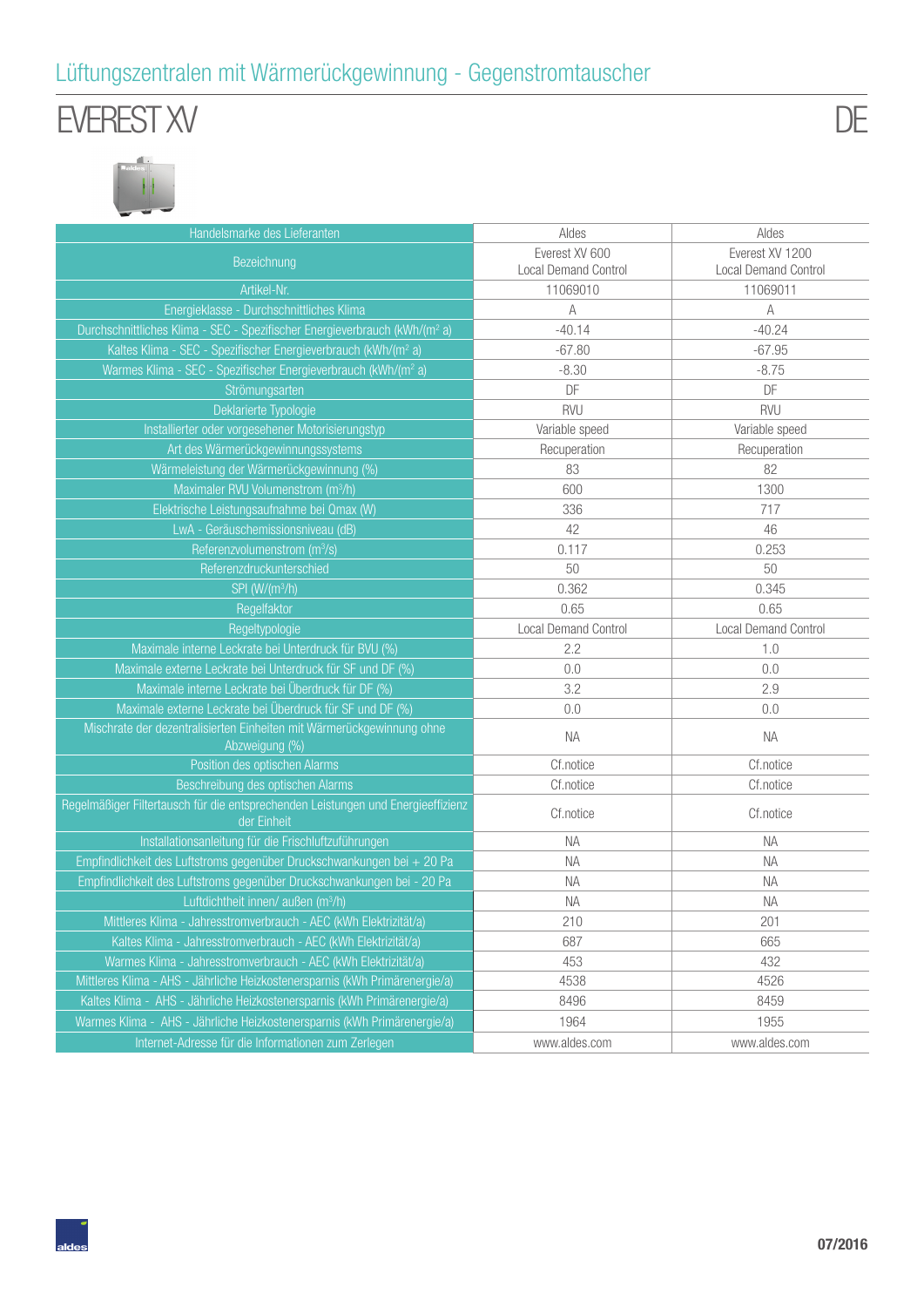#### Tegenstroomwisselaars

# EVEREST XV

| Merknaam leverancier                                                                                    | Aldes                                         | Aldes                                   |
|---------------------------------------------------------------------------------------------------------|-----------------------------------------------|-----------------------------------------|
| Benaming                                                                                                | Everest XV 600<br><b>Local Demand Control</b> | Everest XV 1200<br>Local Demand Control |
| Referenties                                                                                             | 11069010                                      | 11069011                                |
| Energieklasse - Gematigd klimaat                                                                        | А                                             | A                                       |
| Gematigd klimaat - SEC - specifiek energetisch verbruik (kWh/(m <sup>2</sup> a)                         | $-40.14$                                      | $-40.24$                                |
| Koud klimaat - SEC - specifiek energetisch verbruik (kWh/(m <sup>2</sup> a)                             | $-67.80$                                      | $-67.95$                                |
| Warm klimaat - SEC - Specifiek energieverbruik (kWh/(m <sup>2</sup> a)                                  | $-8.30$                                       | $-8.75$                                 |
| Flow type                                                                                               | DF                                            | DF                                      |
| Motor type geïnstalleerd of voorzien                                                                    | <b>RVU</b>                                    | <b>RVU</b>                              |
| Soort warmteterugwinnings systeem                                                                       | Variable speed                                | Variable speed                          |
| Thermisch rendement warmteterugwinning (%)                                                              | Recuperation                                  | Recuperation                            |
| Maximaler URV Volumenstrom (m <sup>3</sup> /h)                                                          | 83                                            | 82                                      |
| Geabsorbeerd electrisch vermogen bij Qmax (W)                                                           | 600                                           | 1300                                    |
| LwA - Geluidsvermogenniveau (dB)                                                                        | 336                                           | 717                                     |
| Referentie debiet (m <sup>3</sup> /s)                                                                   | 42                                            | 46                                      |
| Referentie drukverschil (Pa)                                                                            | 0.117                                         | 0.253                                   |
| SPI (W/(m <sup>3</sup> /h)                                                                              | 50                                            | 50                                      |
| Regulatie factor (%)                                                                                    | 0.362                                         | 0.345                                   |
| Regelingstypologie                                                                                      | 0.65                                          | 0.65                                    |
| Aangegeven maximaal percentage voor (%) interne lekkage bij onderdruk voor<br>tweerichtings-RVE         | <b>Local Demand Control</b>                   | <b>Local Demand Control</b>             |
| Aangegeven maximaal percentage voor externe lekkage bij onderdruk voor één-<br>en tweerichtings-RVE (%) | 2.2                                           | 1.0                                     |
| Aangegeven maximaal percentage voor interne lekkage bij overdruk voor<br>tweerichtings-RVE (%)          | 0.0                                           | 0.0                                     |
| Aangegeven maximaal percentage voor externe lekkage bij overdruk voor één- en<br>tweerichtings-RVE (%)  | 3.2                                           | 2.9                                     |
| Mengpercentage van tweerichtingsventilatie-eenheden zonder luchtkanalen (%)                             | 0.0                                           | 0.0                                     |
| Plaats van het visueel waarschuwingssignaal                                                             | <b>NA</b>                                     | <b>NA</b>                               |
| Beschrijving van het visueel waarschuwingssignaal                                                       | Cf.notice                                     | Cf.notice                               |
| Geregelde vervanging van de filters voor het rendement en de energie-efficiëntie<br>van de eenheid      | Cf.notice                                     | Cf.notice                               |
| Installatie-instructies voor aanzuigroosters van verse lucht                                            | Cf.notice                                     | Cf.notice                               |
| Gevoeligheid van de luchtstroom voor drukvariaties van + 20 Pa                                          | NA                                            | <b>NA</b>                               |
| Gevoeligheid van de luchtstroom voor drukvariaties van - 20 Pa                                          | <b>NA</b>                                     | <b>NA</b>                               |
| Interne/externe luchtdichtheid $(m^3/h)$                                                                | <b>NA</b>                                     | <b>NA</b>                               |
| Etanchéité à l'air intérieur/extérieur (m <sup>3</sup> /h)                                              | <b>NA</b>                                     | <b>NA</b>                               |
| Gematigd klimaat - Jaarlijks electrisch verbruik - AEC (kWh elektriciteit/a)                            | 210                                           | 201                                     |
| Koud klimaat - Jaarlijks electrisch verbruik - AEC (kWh elektriciteit/a)                                | 687                                           | 665                                     |
| Warm klimaat - Jaarlijks electrisch verbruik - AEC (kWh elektriciteit/a)                                | 453                                           | 432                                     |
| Gematigd klimaat - AHS - Jaarlijkse besparing op verwarming (kWh primaire<br>energie/a)                 | 4538                                          | 4526                                    |
| Koud klimaat - AHS- Jaarlijkse besparing op verwarming (kWh primaire energie/a)                         | 8496                                          | 8459                                    |
| Warm klimaat - AHS - Jaarlijkse besparing op verwarming (kWh primaire<br>energie/a)                     | 1964                                          | 1955                                    |
| Internet adres met instructies voor demonteren                                                          | www.aldes.com                                 | www.aldes.com                           |

NL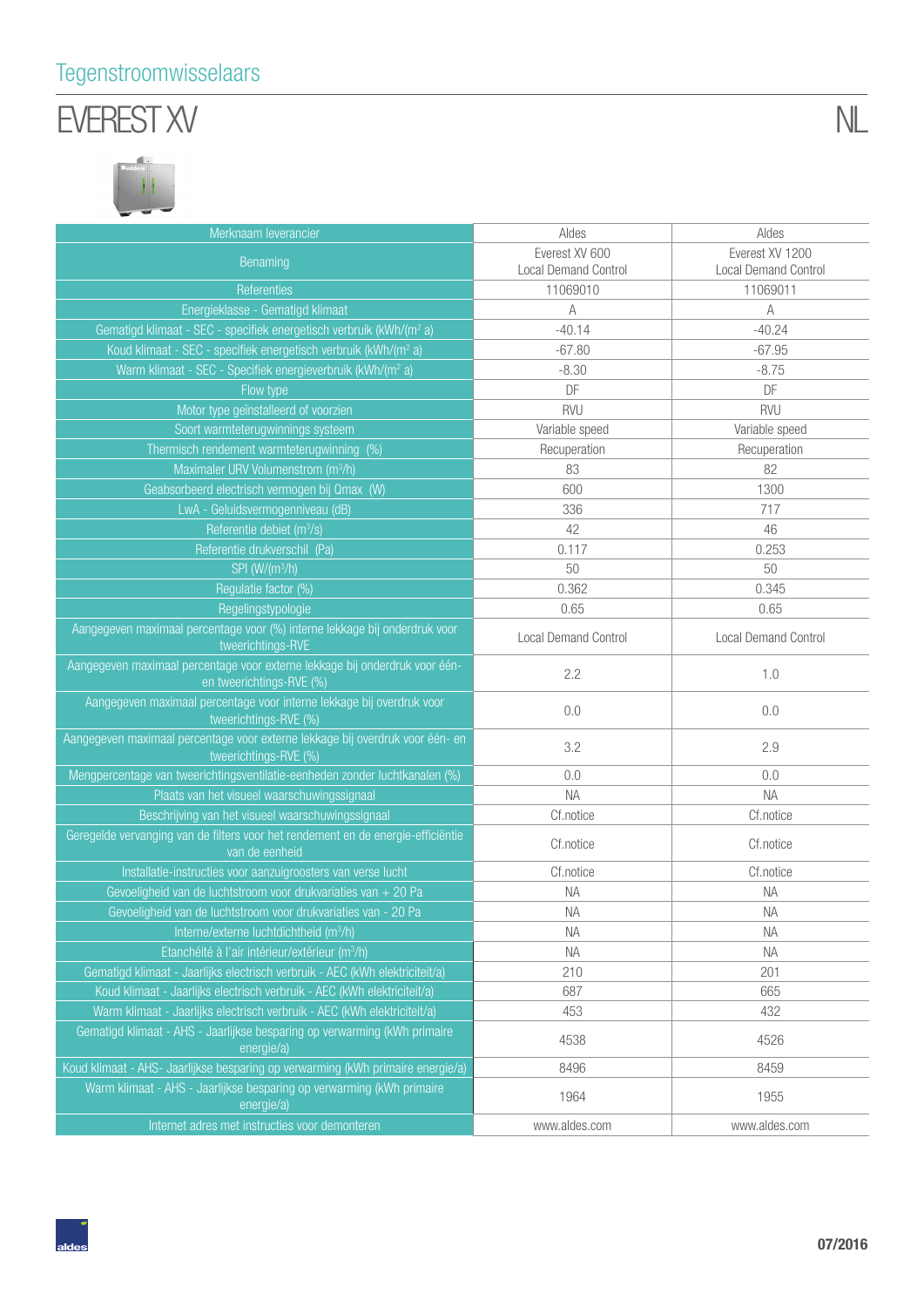#### Scambiatori contro flusso

## EVEREST XV



| Marchio commerciale fornitore                                                            | Aldes                       | Aldes                       |
|------------------------------------------------------------------------------------------|-----------------------------|-----------------------------|
|                                                                                          | Everest XV 600              | Everest XV 1200             |
| Designazione                                                                             | <b>Local Demand Control</b> | <b>Local Demand Control</b> |
| Riferimenti                                                                              | 11069010                    | 11069011                    |
| Classe energetica - Clima medio                                                          | A                           | $\mathbb A$                 |
| Clima medio - SEC - Consumo energetico specifico (kWh/(m <sup>2</sup> a)                 | $-40.14$                    | $-40.24$                    |
| Clima freddo - SEC - Consumo energetico specifico (kWh/(m <sup>2</sup> a)                | $-67.80$                    | $-67.95$                    |
| Clima caldo - SEC - Consumo energetico specifico (kWh/(m <sup>2</sup> a)                 | $-8.30$                     | $-8.75$                     |
| Tipo di flusso                                                                           | DF                          | DF                          |
| Tipologia dichiarata                                                                     | <b>RVU</b>                  | <b>RVU</b>                  |
| Tipo di motore installato o previsto                                                     | Variable speed              | Variable speed              |
| Tipo di sistema di recupero del calore                                                   | Recuperation                | Recuperation                |
| Rendimento termico di recupero di calore (%)                                             | 83                          | 82                          |
| Portata massima di URV (m <sup>3</sup> /h)                                               | 600                         | 1300                        |
| Potenza elettrica assorbita a Qmax (W)                                                   | 336                         | 717                         |
| LwA - Livello di potenza acustica (dB)                                                   | 42                          | 46                          |
| Portata di riferimento (m <sup>3</sup> /s)                                               | 0.117                       | 0.253                       |
| Differenza di pressione di riferimento                                                   | 50                          | 50                          |
| SPI (W/(m <sup>3</sup> /h)                                                               | 0.362                       | 0.345                       |
| Fattore di regolazione                                                                   | 0.65                        | 0.65                        |
| Tipologia di regolazione                                                                 | <b>Local Demand Control</b> | <b>Local Demand Control</b> |
| Tasso di trafilamento interno max in depressione dichiarato per DF (%)                   | 2.2                         | 1.0                         |
| Tasso di trafilamento esterno max in depressione dichiarato per SF e DF (%)              | 0.0                         | 0.0                         |
| Tasso di trafilamento interno max in sovrapressione dichiarato per DF (%)                | 3.2                         | 2.9                         |
| Tasso di trafilamento esterno max in sovrapressione dichiarato per SF e DF (%)           | 0.0                         | 0.0                         |
| Tasso di miscela delle unità doppio flusso decentralizzate, non canalizzate (%)          | <b>NA</b>                   | <b>NA</b>                   |
| Posizione dell'allarme ottico                                                            | Cf.notice                   | Cf.notice                   |
| Descrizione dell'allarme ottico                                                          | Cf.notice                   | Cf.notice                   |
| Sostituzione regolare dei filtri per le prestazioni e l'efficienza energetica dell'unità | Cf.notice                   | Cf.notice                   |
| Istruzioni di installazione degli ingressi dell'aria di rinnovo                          | <b>NA</b>                   | <b>NA</b>                   |
| Sensibilità del flusso d'aria alle variazioni di pressione $a + 20$ Pa                   | ΝA                          | <b>NA</b>                   |
| Sensibilità del flusso d'aria alle variazioni di pressione a - 20 Pa                     | NА                          | <b>NA</b>                   |
| Tenuta all'aria interna/esterna (m <sup>3</sup> /h)                                      | <b>NA</b>                   | <b>NA</b>                   |
| Clima medio - Consumo annuale di elettricità - AEC (kWh di elettricità/a)                | 210                         | 201                         |
| Clima freddo - Consumo annuale di elettricità - AEC (kWh di elettricità/a)               | 687                         | 665                         |
| Clima caldo - Consumo annuale di elettricità - AEC (kWh di elettricità/a)                | 453                         | 432                         |
| Clima medio - AHS - Risparmio annuale di riscaldamento (kWh di energia<br>primaria/a)    | 4538                        | 4526                        |
| Clima freddo - AHS - Risparmio annuale di riscaldamento (kWh di energia<br>primaria/a    | 8496                        | 8459                        |
| Clima caldo - AHS - Risparmio annuale di riscaldamento (kWh di energia<br>primaria/a     | 1964                        | 1955                        |
| Indirizzo internet con le istruzioni di smontaggio                                       | www.aldes.com               | www.aldes.com               |

 $\overline{\Pi}$